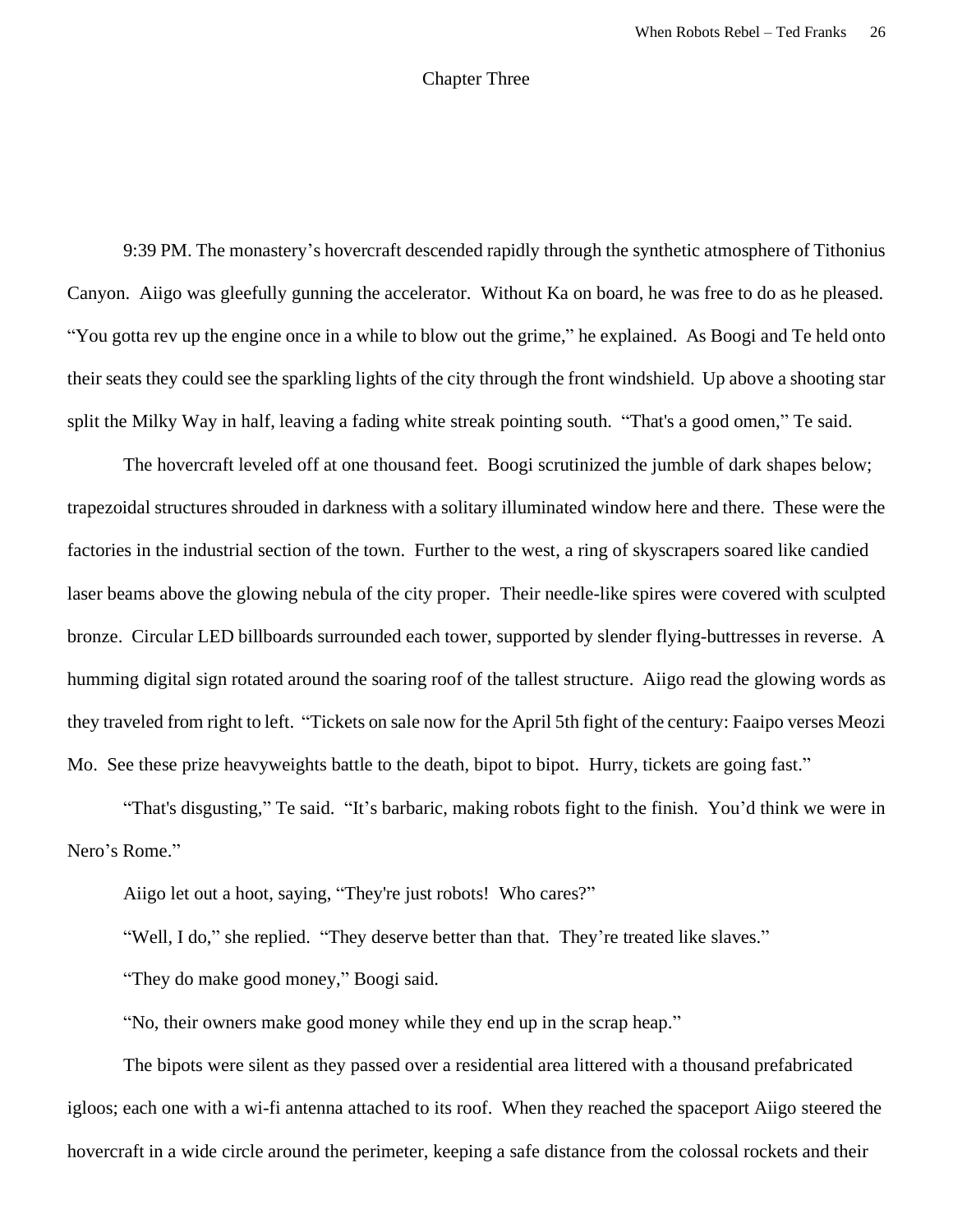steaming exhausts.

"We're here," he announced. The ant followed his glide path down to an expansive parking lot on Pad One, the oldest landing pad on Mars. This vast concrete platform was currently the home of the biggest open-air bazaar in the solar system. The swap meet was fenced in and heavily guarded by a platoon of roller bots. Four entrances charged five Percivals to pass through their turnstiles. Inside the circular fence, a maze of neon-lit booths sold everything under the stars. Boogi had been here once before with Aiigo and brother Ub. Now he was delighted to return to such an exotic locale in the middle of the night.

The hovercraft touched down on a parking space near the east entrance. The lot was less than half full with a capacity of ten thousand. Even with this meager turn out the search for their missing comrade would be like finding a needle in a haystack. Already five bipots who resembled Dunei had walked past Boogi's window. "I say we concentrate on the zone where they sell screws," he said.

"They have a screw section?" Te asked incredulously.

"They got *everything*," Aiigo said.

At the entrance, Te slid a debit card into the slot to pay for their admission and Boogi noticed it belonged to the monastery. He wondered how much credit each monk had. His debit card maxed out at 25 Percivals, just enough to get a lube job and buy odds and ends for the monks. Poor Dunei's card had been maxed out for months.

The two bipots followed Te by the customary distance of one yard. Boogi was surprised by the turnout this time of night. Most of the booths had lines at least three or four deep. After checking the directory at the information kiosk, they made their way through the men's clothing section on their way to nuts and bolts. Te dodged the occasional straggler as she navigated through the crowd. At one point she stopped at a booth to inspect a rack full of ties. "Sometimes I like to wear a man's suit," she confessed. "It makes me feel macho." She nearly bought a red tie decorated with bipot silhouettes, but put it back and continued on her way; pushing through the crowd like a yacht in a busy harbor with two tugboats in her wake. Occasionally Boogi had to step aside so he wouldn't sideswipe a human. It was considered a serious faux pas if a bipot bumped into one. Poor Aiigo was a magnet for collisions due to his size. At one point a model 050AAA bounced off the big ant's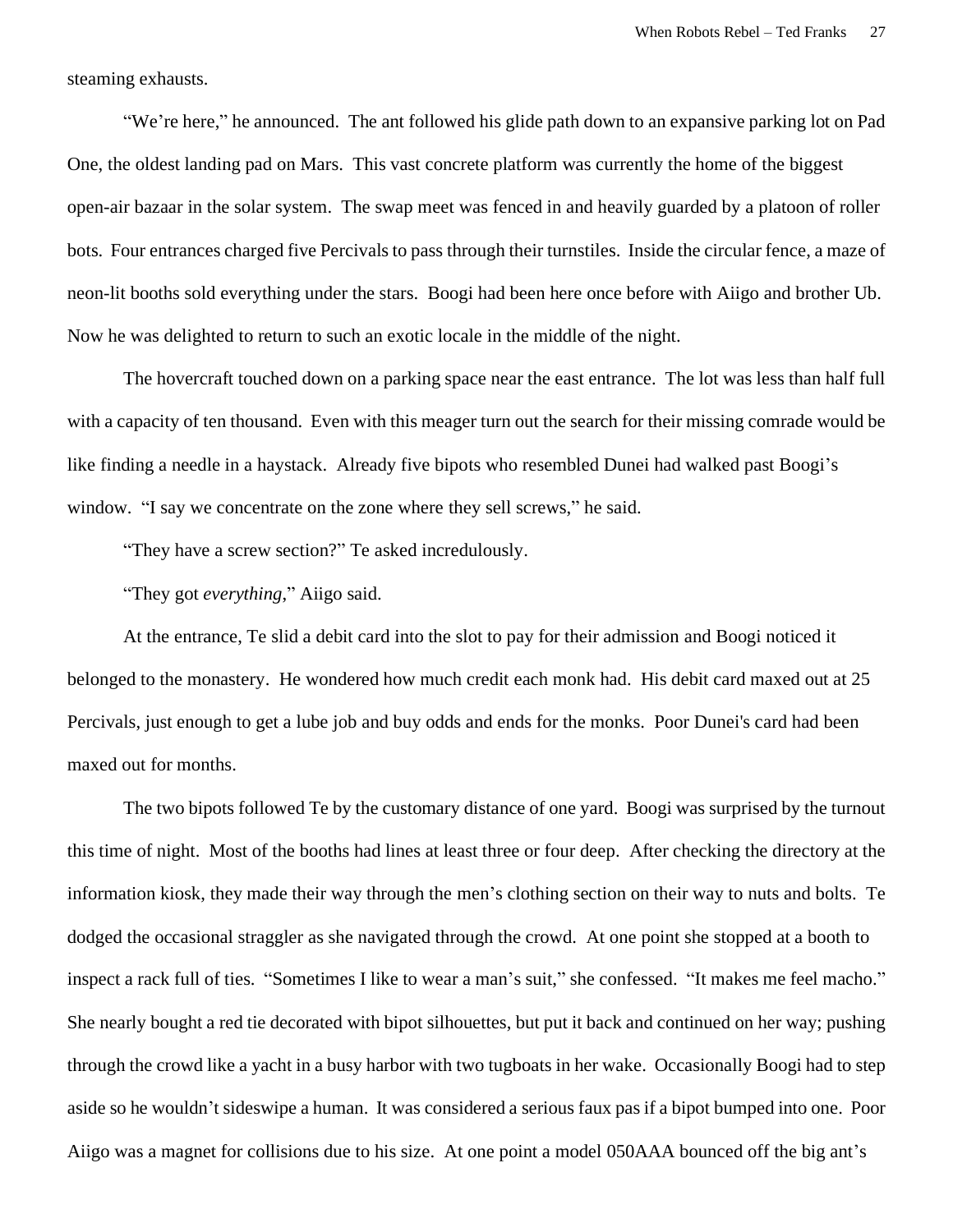knees and landed on his booty. As the dazed bipot struggled to his feet it was easy to see that this specimen was not even close to Dunei. He was a foot shorter, a foot wider, and clad in bronze. After calling Aiigo a 'bull in a China shop,' the little bipot chased after his master, a Trans Worlds pilot on a layover.

But there were plenty of bipots crossing their path who were dead ringers for Dunei. More than once Aiigo grabbed one with both hands and said, "Dunei? Is that you?"

Each time the startled bipot pulled free and said, "Excuse me!" before hurrying after his master. Evidently, Aiigo was getting warm because his latest victim answered, "No, I'm Brunei." At the same time two roller bots rumbled by and in the din, the ant thought he heard the words, "I'm Dunei." Boogi felt like he was watching a ping-pong match as the two robots shouted back and forth, "Dunei? No, Brunei. Dunei? No, Brunei…"

Soon Sister Te's lavender head was swallowed by the crowd. Alarmed, Boogi yanked the big ant's arm. "Hurry up or we'll lose her," he said. "If we stop every bipot like Dunei we'll be here for years."

"What's wrong cuz? You got separation anxiety?"

Boogi was annoyed by this question because the ant had hit the nail on the head. "So what if I do?" he said defensively. "Imagine how Ka will react when he finds out there's *three* missing bipots."

Aiigo chuckled and said, "You're just like Vagoo, always worried about ending up under a Hood. You know they don't delete us for the first offense. Those clean installs are expensive."

"You don't know what you're talking about," the little chef said. "Vagoo got out of line one time and they erased her." Like every bipot, Boogi knew that a Hood was best kept at arms' length. While a human could wear one and expect a pleasing state of bliss, a bipot could expect to die. And even though most deletions were followed by a clean install, that only meant that an empty core was filled by an entirely new persona. On rare occasions, the core wasn't entirely gutted to allow for the preservation of valuable data. Those robots were sometimes haunted by a mysterious sense of déjà vu.

While ignoring Boogi's eye darts Aiigo stopped another look-alike. This time the irate clone said, "Bug off!" before scrambling away. Mortified, the big ant said, "Oops. There I go again. I must've touched a nerve." As the two bipots hurried to catch up with Te (waiting for them under the 'nuts and bolts' sign) Aiigo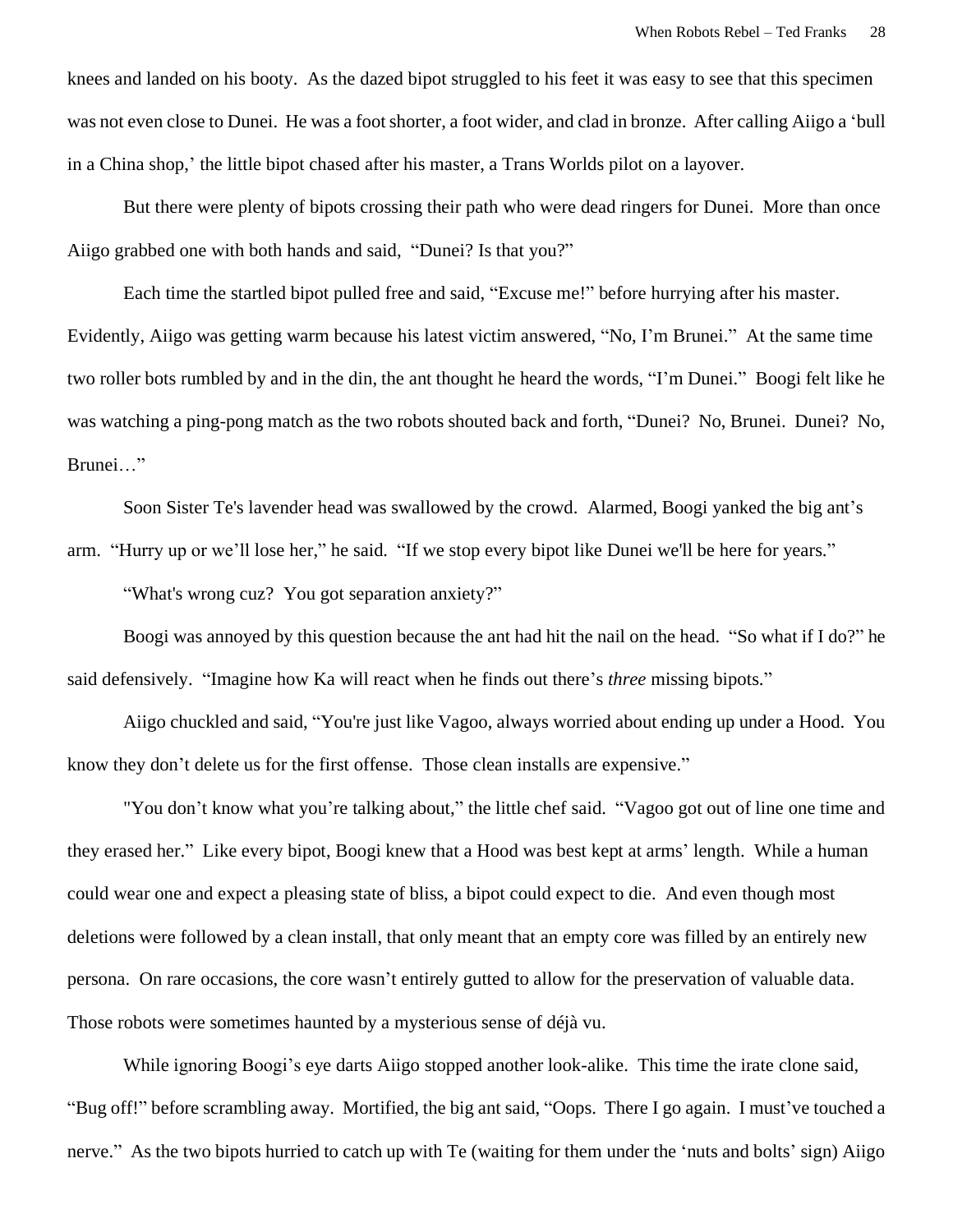kept right on talking. "I bet they'd zap me too if I pulled her stunt. Vagoo really asked for it, running off with Givooi that day."

Boogi's interest perked up. "You mean that old airbot buried in our crypt?"

"The same. They were AWOL for three months, then one day he got blown out of the sky while sneaking back to recharge his battery."

"And Vagoo?"

"She turned herself in."

"And then they deleted her," Boogi said, "and left us with the delightful housekeeper we know and love today." The little chef loved rehashing robotic history, especially if it was scandalous. He still found it hard to believe that a reliable Hood fearing bipot like Vagoo could be bitten by the 'love bug.' Granted airbots were the equivalent of the ancient V-8 hot rod, even so, the housekeeper's infatuation was bizarre. Neither robot was even close to a high-end human replica who could perform acts of sex. At best the duo could only feast on love without any of the trimmings. But Boogi knew it would be a misconception to think that two asexual robots couldn't mimic romance. A robot's core was a complex contraption and on rare occasions, its human attributes went haywire.

"I could never run off like that," he said. "I hope I don't have a bad core."

"But maybe you do," Aiigo said, while playfully sticking twelve suction cups to his comrade's head. "You were deleted right out of the shipping crate. There must be a reason why." As Boogi tried to shake him off Aiigo released his fingers with a pop.

"The master says he wanted me to be a clean slate," Boogi said, as they made a wide circle around a roller bot checking a man's ID.

Aiigo waxed philosophical and said, "I bet we all have bad cores. They program us with a million human quirks and then they wonder why one of us pulls a Vagoo. Yep, you and me, we're walking time bombs just waiting to go off."

Boogi's transistors surged with alarm. What was Aiigo talking about? Now he wished he would shut up. But the ant had become a fountain of information. "Hey cuz," he said. "Who knows why some of us blow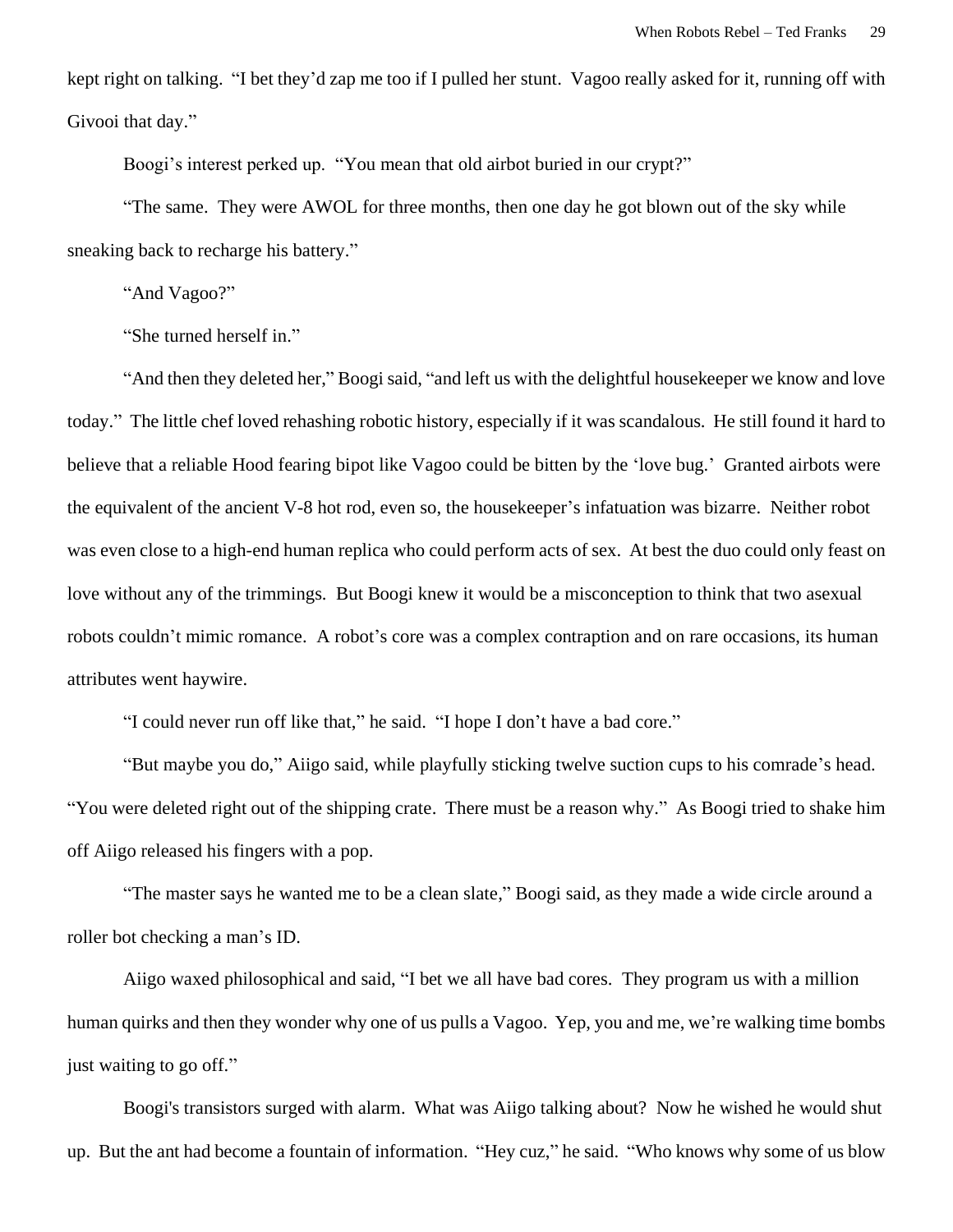up. Maybe their software's got a virus or one of those patches I overheard the monks talking about. They say somebody's planting patches in robots that put the kibosh on deletions *and* the pause.\* Who's responsible? Nobody knows. It's got NIMBUS on orange alert."

Boogi had at least ten questions to ask Aiigo, but he never had the chance. Sister Te was calling them. "Here we are," she said, "nuts n' bolts. This section is really big. I don't even know where to start."

"Looks like the signs are in alphabetical order," Aiigo said, "and we're only at B." He pointed to a big neon sign in the distance with the single letter S. "If there's a screw booth in this joint that's where it's gonna be."

"Okay," Te said. "Let's go."

At C, D, E, and F, the trio waded through throngs of shoppers picking through heaps of aeronautical compressors, combustors, and fan blades. At G they walked past old gravity engine parts, including proton pumps, wave inductors, and graviton exchangers. Boogi thought the antique ovens in O were interesting, but R made him uneasy. As he wandered past the recycled robots, he felt like he was lost in a maze of underground catacombs. Each booth was jam packed with robotic arms, legs, and torsos; and each limb had multi-colored wires protruding from a socket. The little chef moved closer to his friends while walking under the trellises with dangling robot heads. Every time they looked up another metal death mask with hollow eye sockets stared back. Cables and coils cascaded from each head like severed veins. Sister Te picked up the pace.

"That's us someday," Aiigo whispered.

Finally, they reached S where they hoped the search for Dunei would bear fruit. Most of this section was piled high with vintage scanners, sand sleds, and rocket fin stabilizers. Boogi was about to give up hope when they turned a corner to find a single booth engulfed by a churning mob of bipots. Evidently, it was selling something they craved. Aiigo rose up to his full height, peering over the heads of the crowd. "Yep," he announced, "just what I thought. Screws!"

Te tried to push her way into the mass of metallic bodies, but they wouldn't budge. An insolent copper-clad bipot with orb-shaped eyes gave her the evil eye. "Get in line like the rest of us," he croaked. \*The pause is slang for the STOP command. It immobilizes robots, freezing them in their tracks.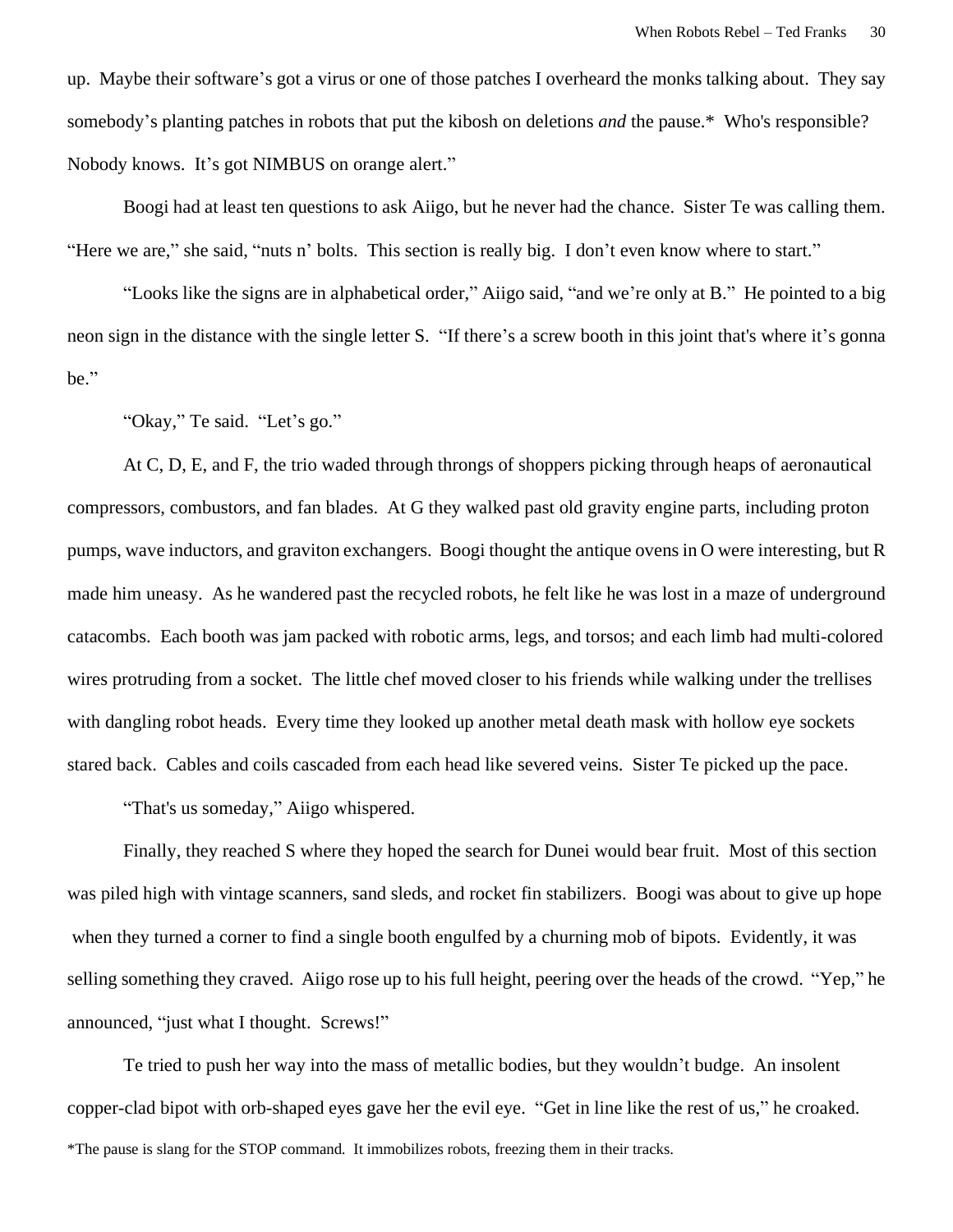Being fair-minded, she did as she was told and stood behind the shortest of the ten queues.

Aiigo did a head count and said, "Eleven screwballs ahead of us. Looks like we'll be here all night." Te gave Boogi a nudge and whispered, "Did you notice anything odd here…"

"They're all word processors," he said, "just like Dunei. They all have printer slots in their stomachs.

"This is crazy. Obviously, our missing friend isn't the only one who likes screws. Dunei's obsession must be an anomaly unique to word processors."

"What about ball bearings?" Aiigo asked. "He collected those too."

A magnesium-clad bipot with three glowing slits for eyes looked up at the imposing ant and said, "They sell those here too, and they're all categorized for the serious collector. Personally, I prefer the smooth surface of a ball bearing to the jagged edges of a screw."

One Dunei look-a-like grasped a bulging plastic bag as he blew the joint. Boogi questioned the big spender and found out that he was owned by the biggest accounting firm on Mars, Skrue Brothers; and no, the company name had nothing to do with his interest in screws. The name Dunei didn't ring a bell either, so Boogi took advantage of a brief opening in the crowd (a nine-foot-tall cyclops had just sallied forth) and rushed the table. Before the angry throng could eject him from his ill-gotten spot the little chef caught a glimpse of the chaos at the front of the lines; a dizzy impression of a hundred robotic fingers furiously sifting through a vast selection of screws. Boogi estimated that there were at least ten thousand items, with each variety in its own container. In lieu of labels, everything was carefully organized by size. A cadaverous old man with a bushy unkempt beard rang up a sale at the register while shouting, "Put 'em back where you found 'em! Every screw in its proper place!" His woolly eyebrows levitated over his nose as he stroked his kinky beard. "That'll be eleven Percivals, buddy," he said, addressing the next in line.

The tin-clad bipot pointed to the scale. "It says ten and a half."

"You know the rules!" the cashier squawked. "We round up to the next whole number. How many times do I have to remind you?" The customer deliberated, counting his change repeatedly before dropping eleven coins into the old man's hand. An obese young woman in a faded print dress sat next to the register; her roving eyes keeping tabs on all the itchy fingers.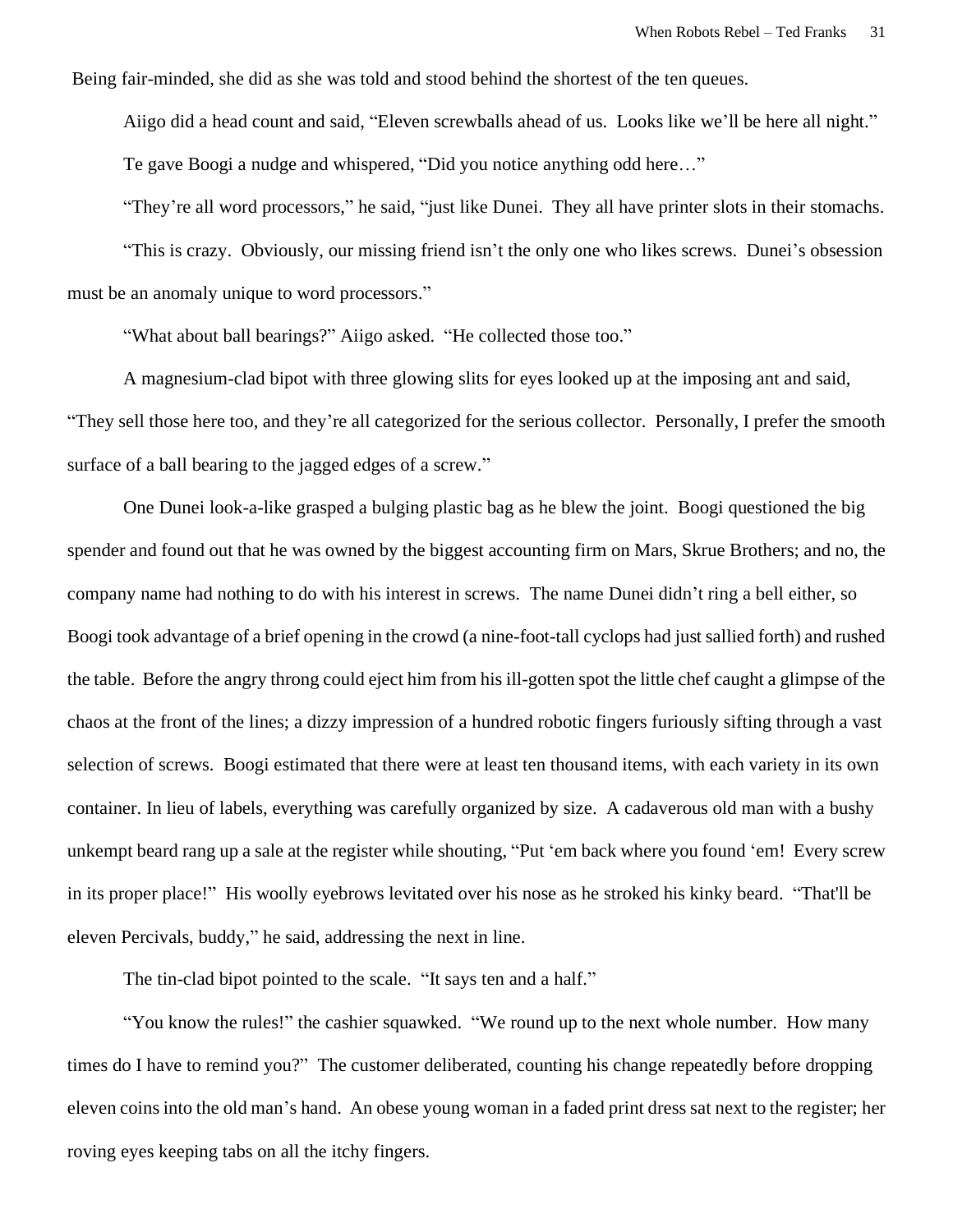After he was unceremoniously shunted to the back of the line Boogi rejoined his friends. They had been busy interrogating the crowd to see if anyone knew Dunei. So far nobody did. In fact, nobody knew anybody here. They were all total strangers, hellbent on finding the ultimate screw and wary of schmoozing with the competition. Most clammed up when Te tried to engage them, except for a red 090BBB who proudly displayed five acme screws in the palm of his hand. "I've been looking a long time for these," he said. "They just arrived. They're from a V-64 Magneto Cruiser."

"Were they expensive?" Te asked.

The bipot, whose name was Yioxi, said, "Not as expensive as this." He picked out a tiny hex-head screw and held it up, rotating it so that it sparkled under the neon lights. "It's from a NIMBUS motherboard, circa World War VI. With a microscope, you can see its serial number clear as day."

Feeling reckless, Boogi cut to the head of a line again. Before he was kicked to the curb, he asked the sharp-tongued cashier if he knew a regular customer named Dunei.

"Are you nuts?" he replied. "You think I'm on a first-name basis with all *this*?" He turned and faced his plump helper. "Hear that, Ida? This gentle bot wants the skinny on one of our customers. What should I do?" Ida slowly rose to her feet with a grunt. Ignoring his question, she began slapping the probing hands. "Slow down! One at a time!" she squeaked.

While Boogi was bunted to the end of the line, Te finally used her priority status as a human being to cut to the front. The old codger scrutinized her turquoise robe and lavender hair. "I know who you are," he growled. "NIMBUS sent you. Well, I know nothing, except that I run a respectable business and earn a pittance doing it. But what do I expect, selling junk to robots? Most of the time I'm lucky if I break even." He shook his fist at the closed booths across the aisle. "Now everybody's in on this," he complained. "They're pushing the prices down, damn it. But I work nights and they don't, and nighttime's the best time for business."

When Te tried to explain why she was there he shut her down. "Sorry sister," he said, "Your Dunei don't ring a bell. But then they all look alike to me. Is it my fault they burn through their debit cards to buy this crap?"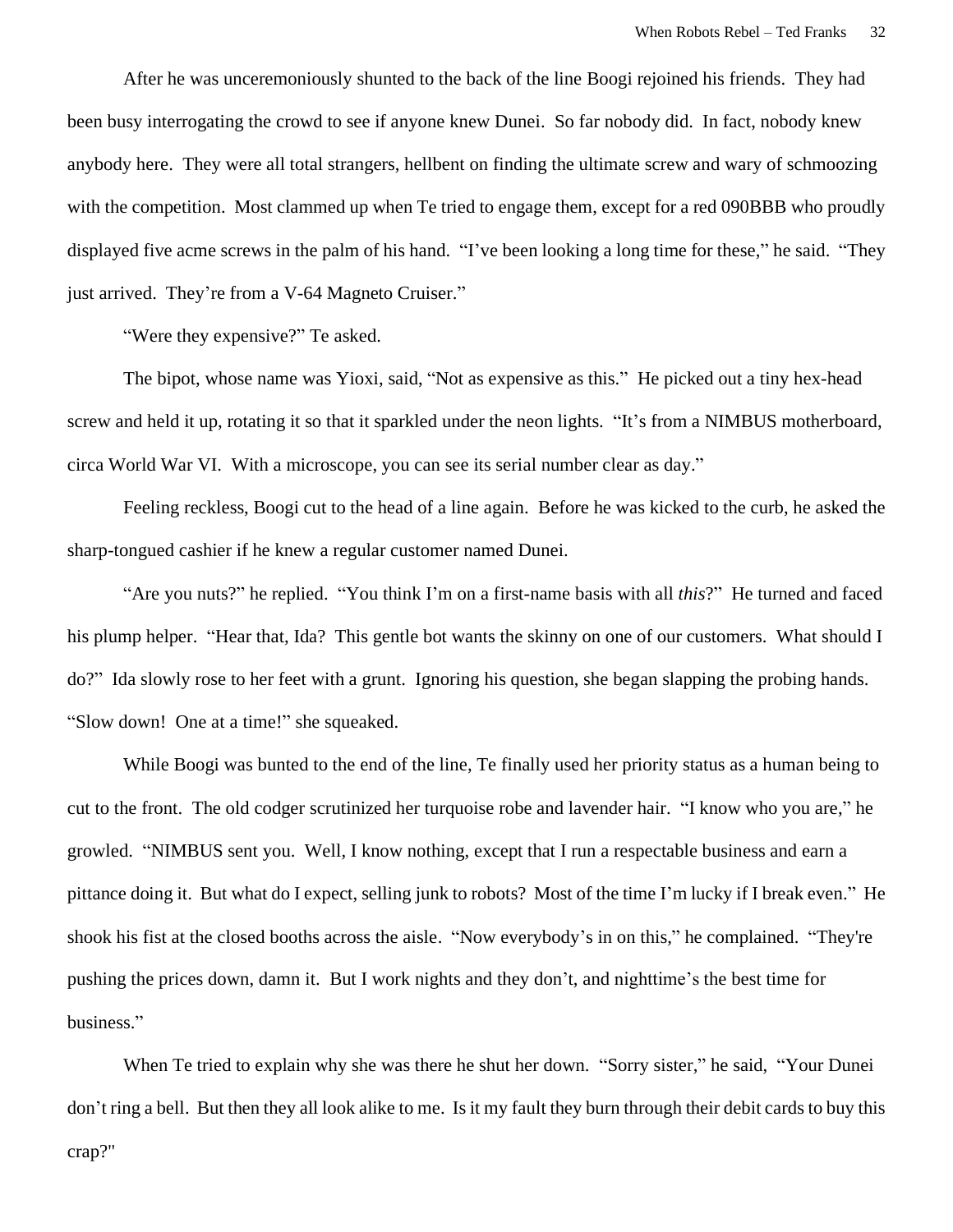"I suppose not," she said politely, but with an indignant tremor in her voice. "We'll keep looking."

"Come back in the daytime and ask the competition. Maybe they can remember a face. Now move along. I got screws to sell."

As Te slipped away the cashier shouted after her. "Do me a favor though. Don't report this to NIMBUS. If it deletes everybody I'm finished."

Aiigo caught up with his two friends as they trudged toward the gate where they had come in. Seeing that they were downcast, he tried to cheer them up. "Look at the bright side," he said. "I probably got a million screws in the garage, not to mention ball bearings. We could really make a killing down here."

"You better make sure Dunei didn't get to them first," Boogi said glumly.

"I wonder if we *should* tell Master Ka about these robots," Te said. "That dreadful man's exploiting them and endangering their health. Without money for lube jobs, they'll eventually break down."

"But not before they unscrew every screw on Mars," Aiigo said.

As they neared the gate Te stopped to look at some handmade sandals. The booth was staffed by two spider bots with tiny green eyes. One was busy chain stitching welts to the inner sole of a future shoe and the other was mixing red dye. "We make to order," they chorused, "and we measure your feet--both of them."

The sister reluctantly placed the sandals back on the rack. "Thank you but not tonight," she said. "I can't afford them."

Boogi noticed that the sandals on her feet were quite worn, and he felt bad for her. He would have a talk with brother Ub about buying a new pair. Monks were meant to be frugal, but not *that* frugal. Seeing another pair that caught her eye, Te wistfully picked them up and appraised their quality.

"We can dye that shoe in your favorite color," said the spiders in unison. "We do a stunning turquoise." Boogi wondered if they always spoke in stereo. Perhaps their cores were two halves of a whole, connected by wi-fi.

"Your craftsmanship's superb," Te said, admiring the invisible seams.

"You like it, lady? We can dye and dry in twenty minutes."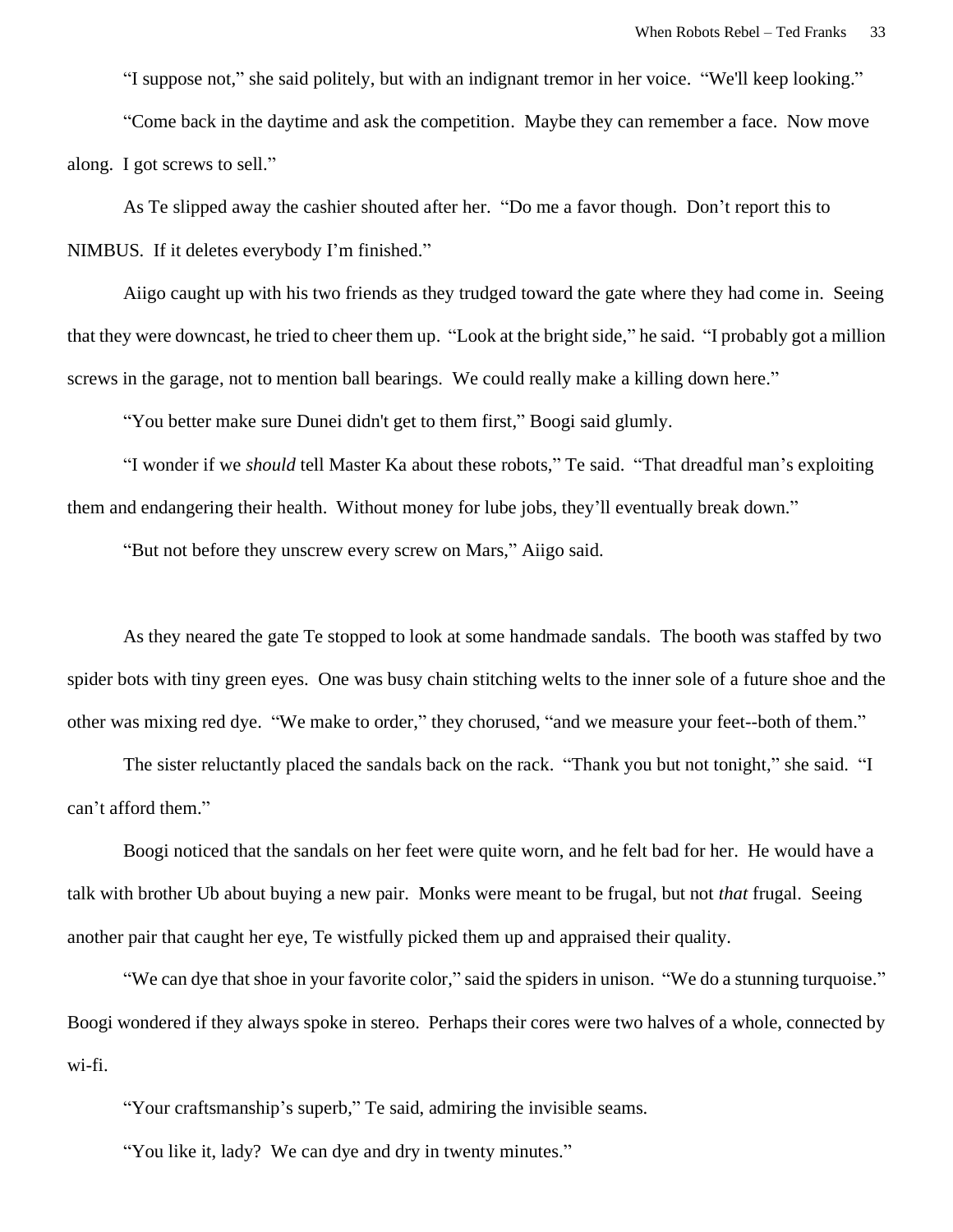Te placed the sandals back in their slot and said, "Nope, can't afford it."

The spiders wouldn't give up. "For you lady, only fifty Percivals. Still too much? How about forty-five?"

Boogi couldn't stomach the thought of his new friend doing without. "Can you give me credit?" he

asked. "I've got twenty Percivals now and I'll have another twenty next month. Will that be enough?"

"It's a deal," they replied.

Te pointed a finger at Boogi and said, "Oh no you don't. That debit's for your lube job. Besides,

humble monks like me are supposed to wear old sandals. The master will buy me a new pair when he sees fit."

"Knowing him, that could be forever," Aiigo said.

Boogi retrieved the emerald green sandals that Te had put back on the shelf. "Can you measure her for these?" he asked.

Te snatched them out of his hands, saying, "No Boogi, I command you."

Suddenly a petite old sparrow of a woman gently grasped the bipot's arm. She wore a man's black fedora, a quilted parka, gray slacks, and faux crocodile slippers dyed hot pink. Her silver hair was cut in a shag with wispy bangs above an elegant but timeworn face. She was accompanied by an immense purple cyclops who was at least three feet taller than Aiigo. The one-eyed bipot silently scanned his surroundings with a narrow glowing ring that spanned the front half of his head. The ring changed colors every sixteen seconds until it had radiated through the entire spectrum.

 "Forgive me," the old woman said. "I couldn't help but notice what a gallant bipot you are. But the sister is right. You should save your money for a lube. Allow me…" The woman took a platinum debit card out of her purse and held it up to a spider. He snatched it and gave it to his twin, who ran it through the card reader. They both pointed to a chair and said, "We will measure you now. Madam is most generous."

"You're very kind," Te said, "but I don't know you. Honestly, I don't need another pair of shoes."

The strange woman pretended to slap herself. "I'm sorry," she said. "*Allow* me. My name is Nicole and this is my faithful chauffeur, Laloose. He brings me here whenever I can't sleep. I do *so* love a bargain. Anywho, now that we know each other I can pay for those sandals. Think of it as a donation. We're neighbors,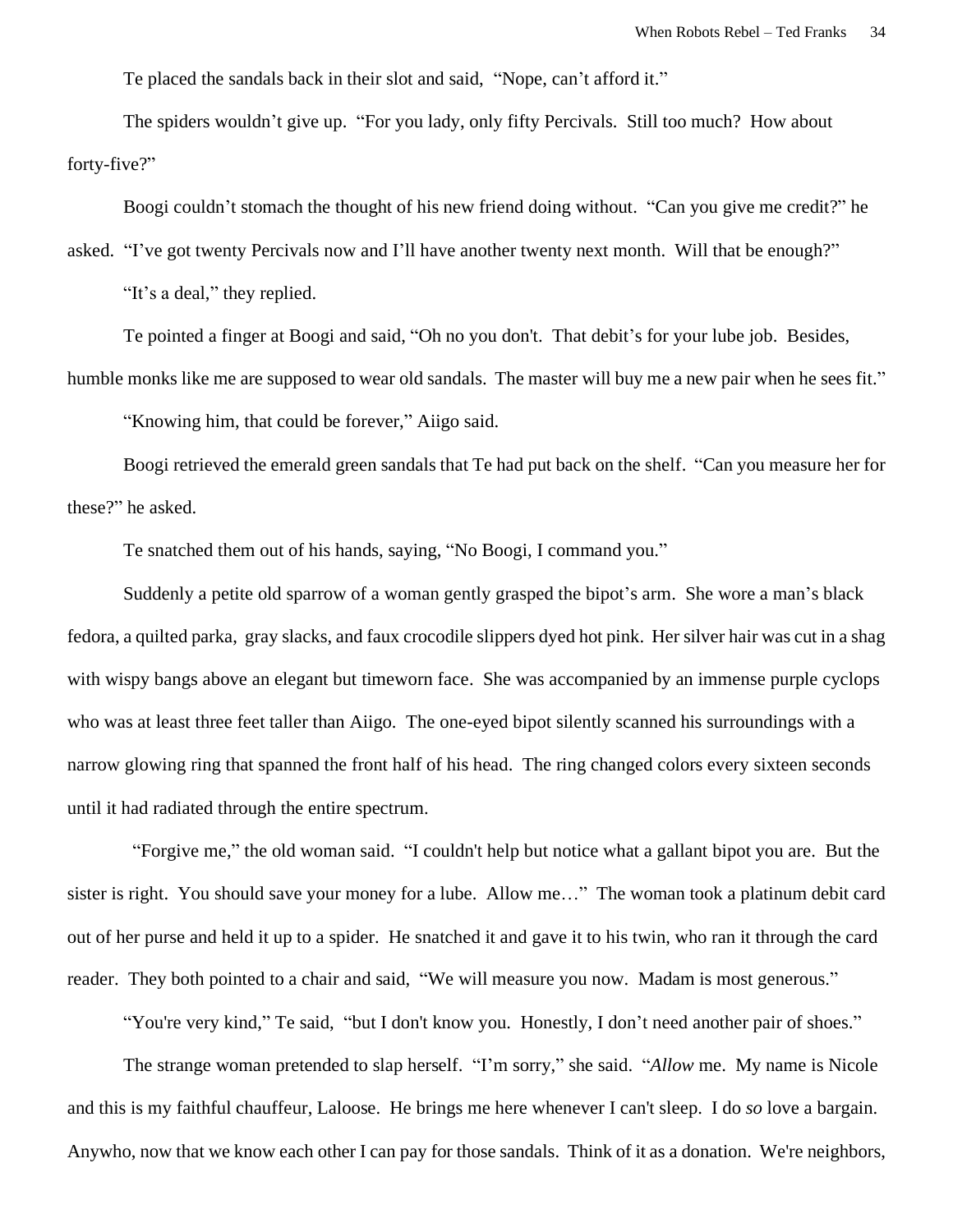you know."

"Really?" Boogi said, intrigued.

"We live to the north of you. When the air isn't hazy, I can see your towers in the distance. I often visit a spot not far from Poowhi: Chasmae Point. I love to sit on top of the bluff with a cup of tea; such a gorgeous view. And your names are?" She scrutinized the trio with a hopeful smile. Boogi realized that at this time of night they probably looked as odd to her as she did to them.

"Forgive *me*," said Te, before formally introducing herself and her companions. The two bipots bowed and Laloose bowed in return. All three heads nearly touched the ground.

"Generous friends are such a blessing," Nicole said. "If Boogi's willing to buy those sandals, so am I."

Te was firm. "I'm sorry," she said. "I really must say no. We're not allowed to accept gifts. It's against the rules."

Nicole shook her head sadly and said, "I was afraid of that. So, to keep you out of trouble I will rescind my offer. Still... are you sure?"

Te nodded her head. "I'm sure."

Nicole turned to Boogi and said, "Do pay us a visit, sometime. Robots like you are always welcome, day *and* night." Then, after giving Te a long hard look she addressed her imposing servant. "Come along, Laloose. Let's hit Voochachi's booth and price those new bags. Then, if there's time, we can hit Zoochi's."

As the cyclops lumbered after his mistress Boogi caught sight of a narrow slot embedded in his belly; a sure sign that Nicole's chauffeur was a word processor as well. Aiigo noticed it too and whispered the words, "screw collector," in the little chef's ear. The trio watched as their new friends wandered up the aisle toward section V. Long after Nicole's fedora was lost in the crowd, Laloose's prominent noggin still bobbed above the rest. "Vagoo, I think I'm in love," Aiigo said, grateful to no longer be the tallest bot in the room.

It was nearly two in the morning when the hovercraft sped back to the monastery. The Milky Way was brighter than ever and Deimos, Mars' other tiny moon, was orbiting overhead. Unless one had a robot's keen eye, the "terror" would be easy to miss among the stars in the sky. Boogi always found it, and tonight was no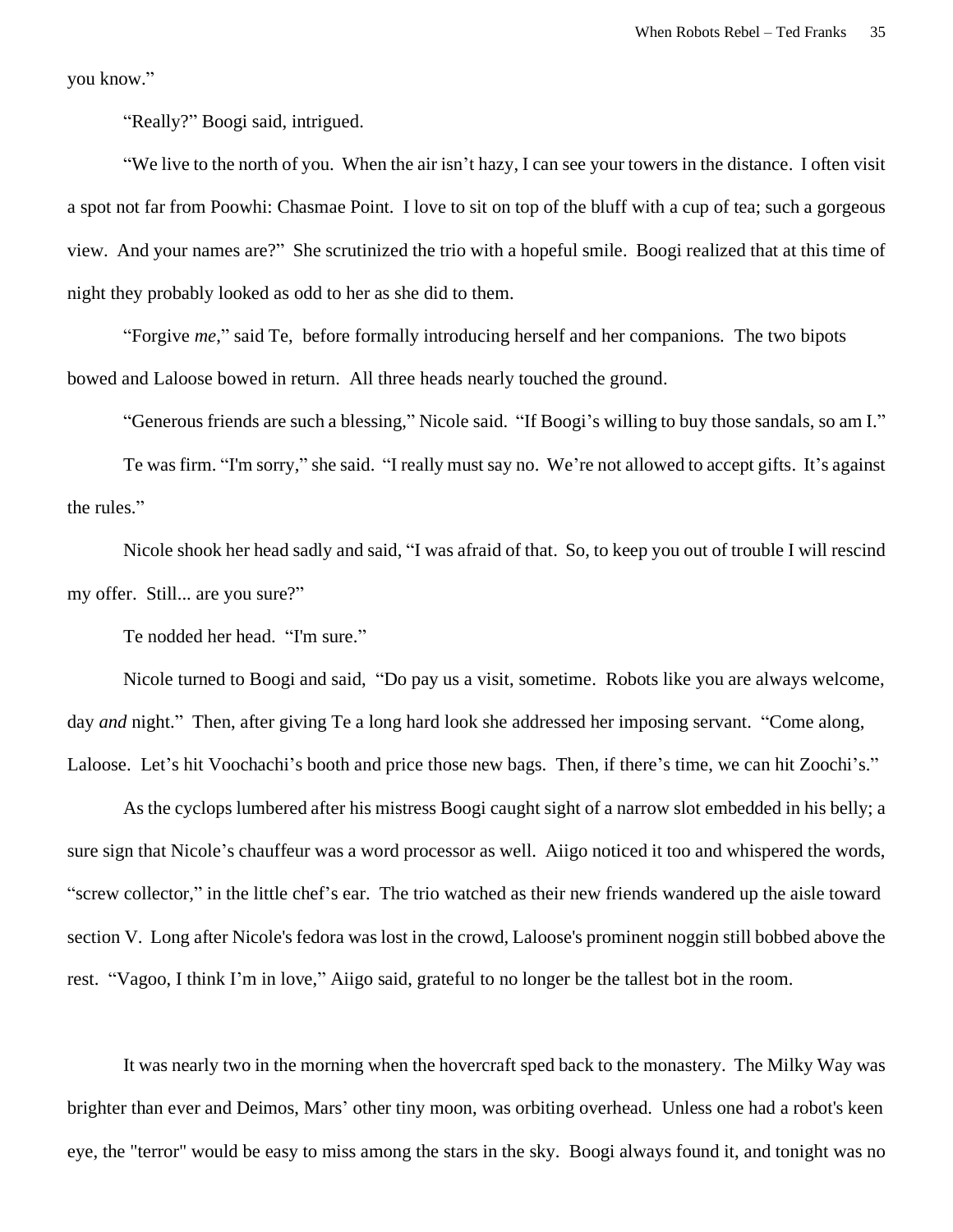exception. Looking up, he found the 0.25-carat ruby gleaming inside the northeast quadrant's black velvet case. While the other sparklers were stationary against their opaque curtain, this impish jewel moved through the sky with a devilish purpose. "Where are you going, little terror?" Boogi wondered. "Are you pestering your big brother, fear?"

With a tap of a finger, Aiigo engaged the tracking beam that would guide them toward the landing pad inside the garage. Te stirred, awakening from a nap. "We're back," she said with a yawn, "but with nothing to show for it." As they circled around the dark towers to approach from the north someone turned on the runway lights in the sand. At the same time, the dome above the garage began to roll back into eight sections, like slices in a pie.

"Somebody beat me to it," Aiigo said nervously while double-checking his coordinates. As the hovercraft slowly descended at a forty-five-degree angle, the ant carefully followed his glide path all the way down. For a brief moment, the vehicle floated above the gaping hole of the missing dome. Then, like a dandelion propelled by a puff, it slowly dropped toward the landing pad below.

As Boogi looked out his window, the hovercraft's blinking hazard lights illuminated the interior of the garage with a hellish glow. Brothers Ka and Ub stood waiting in the shadows, appearing and disappearing to the rhythm of the flash. Their midnight blue nightshirts were the color of dried blood.

"Oopsies. We got company," Aiigo announced.

Te stiffened in her seat and said, "So nice of them to welcome us home. Too bad we can't deliver Dunei."

As the hovercraft touched down with a hiss, Ka pushed a button on his bracelet. Overhead, the dome's pie slices began to close with the slow precision of a Venus flytrap. Sister Te was the first to disembark. She approached the monks with a wary expression. "Hello masters," she said. "Why up so late?"

Boogi could tell Ka was in a foul mood at this late hour. His dark pupils were shooting darts and boy did they sting. Meanwhile, a sleepy Ub swayed on his feet while his shifty eyes betrayed a guilty conscience.

"Our search took longer than we planned," Te explained, "and we *still* don't know his whereabouts."

"That's no surprise," Ka growled, his stoic demeanor receding. "If you had confided in me instead of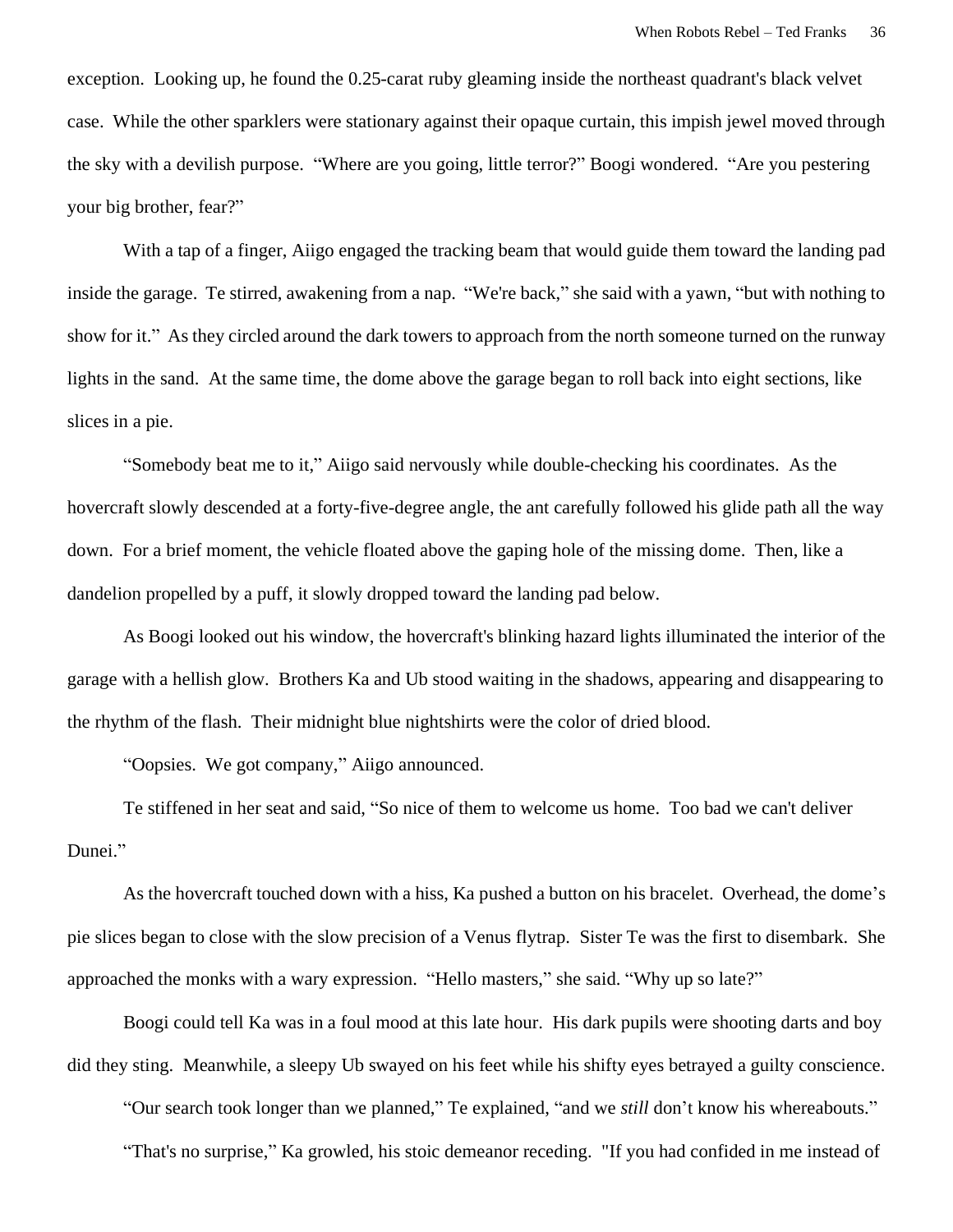our brother, I could've warned you that your quest would be fruitless. For NIMBUS has already turned over *every screw*. In fact, the police have called off their search."

Te was shocked. "You know about the screws?"

Ka nodded.

"I'm sorry I didn't confide in you," she said, back peddling. "I figured brother Ub's permission would suffice. It was all rather spontaneous. The swap meet and all."

"Indeed," Ka said, mocking her. "And Ub's always been a spontaneous fellow. I'm surprised he didn't go with you. Did the Martian Meringue make you sleepy, brother?"

"Oh yes," Ub replied. "It was heavenly. Boogi outdid himself again."

"Yes, he has. And his friend Aiigo too."

Boogi interrupted. "Please forgive me, master. I really thought we might find Dunei down there,

buying screws. He used to sneak off in the middle of…" The bipot trailed off, realizing he had just made matters worse.

The master studied Boogi's face so intently he felt like NIMBUS was scanning his core. For one brief moment, the bipot almost succumbed to the urge to hide.

"Regardless," Te said, "*I'm* the guilty one here. You see, after dinner, I visited the bipots in the kitchen. When I found out how upset they were about Dunei, I felt it was my duty to help."

Ka held up his hand and said, "Enough! If there's anyone to blame here it should be brother Ub."

"I thought a look-see at the swap meet was a good idea," Ub said, in his own defense. "Time was of the essence."

Ka ignored him and said, "Sister, your ambivalence is my main concern. In the future, I hope you will lower your defenses and let me in. You've got to trust the process. Granted, you haven't been meditating for very long, but by now there should be at least a tiny crack in the wall of your resistance." He paused long enough to give Boogi a dirty look. "Oh, and one more thing. If you're not careful these robots will talk you into anything. They can be very manipulative at times. Now, let's all retire for the night."

Te pulled her cotton hood over her tousled hair and walked away. Ub waited for Ka but the older monk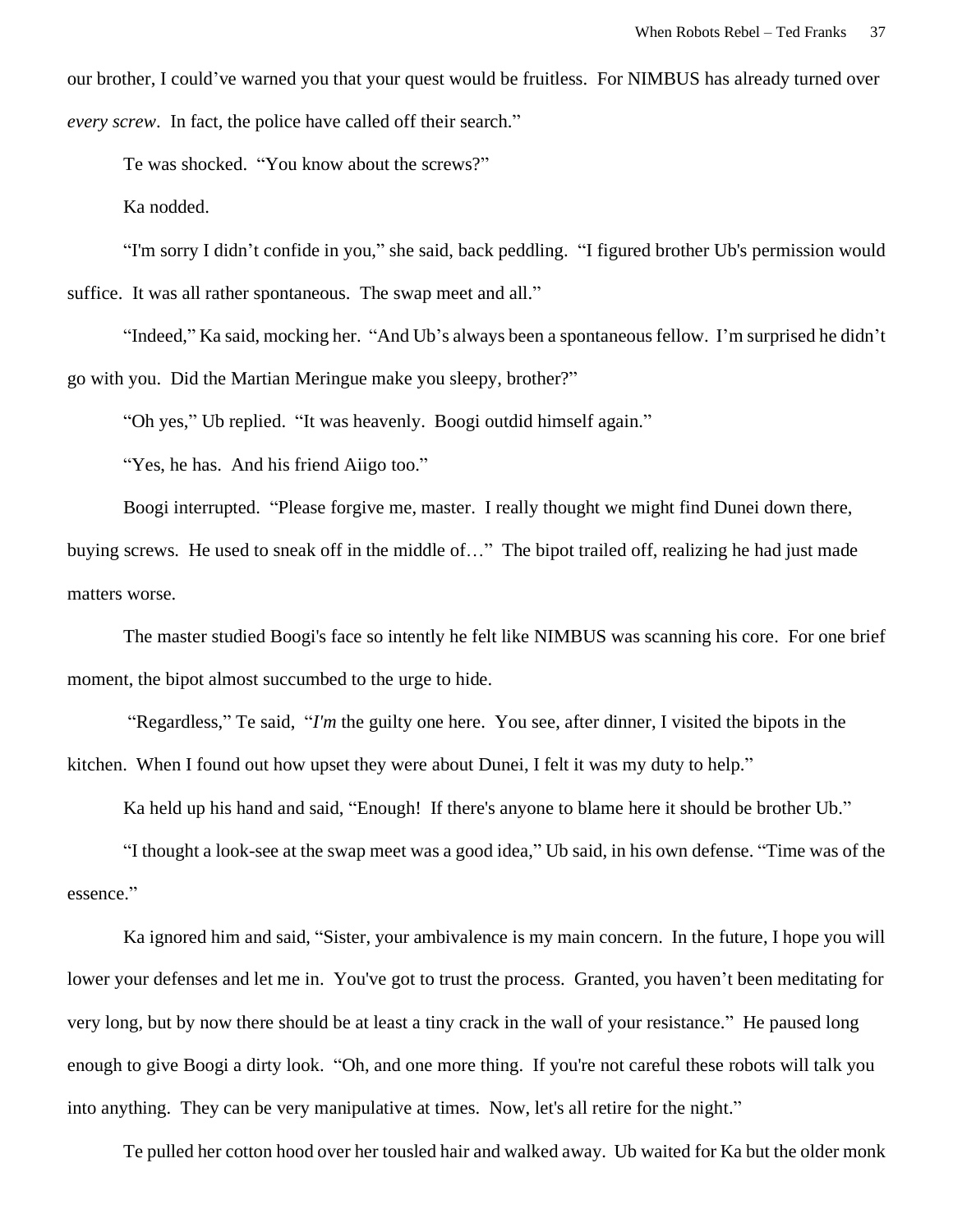had other ideas. "Good night, brother," he said.

"You're not coming?"

"Not just yet. I've got one more thing to attend to."

Once Ub had followed Te downstairs, Ka had the two bipots follow him out to the garden. Except for a solitary case of raucous snoring in a window up above, the night was still. Boogi noticed a light go on in the east tower, most likely Sister Te preparing for bed. Ka opened the door to the tool shed and removed two shovels. He gave one to each bipot and said, "Follow me." Then, without a word, he followed a cobblestone path that wound lazily to the north until it disappeared beneath a sand dune. At that point he took off his sandals and stepped gingerly into the ankle-deep powder. As Ka's feet made tracks on the dune's smooth surface the bipots followed at a respectful distance; walking bow-legged so that they wouldn't fall over.

When they reached the top of the highest dune, Ka stopped and turned around. He pointed at the river of sand that flowed toward the monastery like a frozen tsunami. "My *bonne bouche*," he said. "Tonight, I need your help in resolving a dismal dilemma. You see, you're not the only ones worried about Dunei. Since his disappearance, I've been tormented by an invasive thought." He smiled slyly. Up in the tower, the light went out and the snoring abruptly stopped. "Over and over, I keep asking myself, could he be under this? Could he be buried alive?"

"What is *this*," Aiigo asked gruffly while giving Boogi a sidelong glance.

"Why, all of this sand, of course," Ka said coyly.

Aiigo pushed his shovel into the dune and rested one foot on the step of the blade. "He's not under *this*," he said. "I'll bet my core on it."

Ka snickered and said, "That's what I keep telling myself, but then I get the gnawing notion that maybe I'm wrong."

Boogi decided to cut to the chase. "So how can we help, master?" he asked.

"Start digging!" Ka barked as the hem of his robe flapped in the breeze. "And that's an order. You can both start here and work your way to the wall over there." He pointed at the black silhouette of the east tower; at least a hundred yards away.